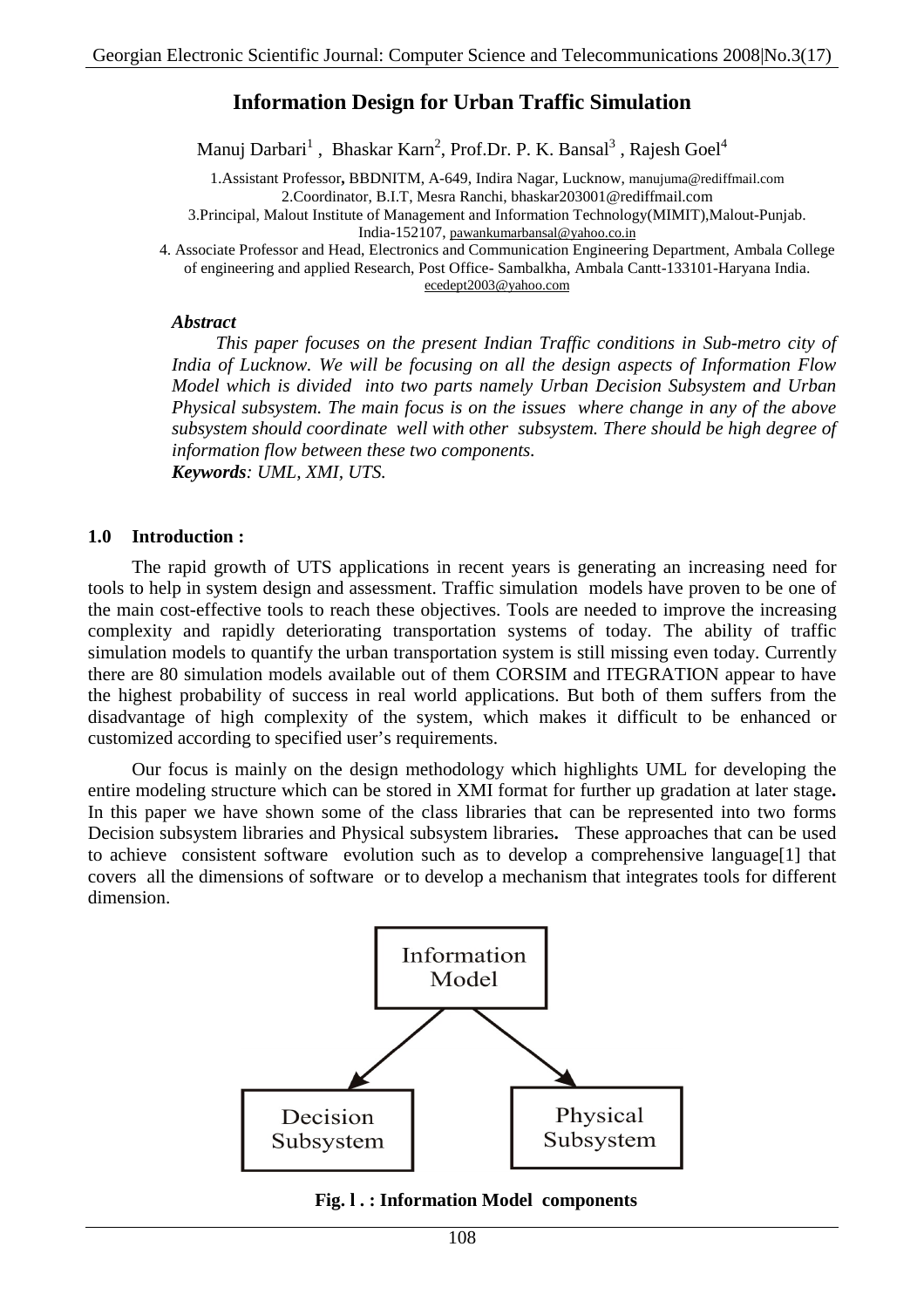## **2.0 Building Graphical Road Model :**

In order to analyze the information flow model we have taken the graphical models of a section of road network. We will take the case of road Model with two points Indira Nagar (Residential Area) to Hazaratganj (Commercial Area). of Lucknow City (India).

It consists of mesh road network with nodes as junctions .



TL- Traffic Light

#### **Fig 2. Graphical Road Model.**

From the above graphical road model<sup>[2,4]</sup> we have developed Object diagram of the entire grid



**Fig. 3 : Object Diagram for Urban Traffic System**

These diagram describes the system structure and dependencies on Decision sub-system based on Physical sub-system. The main focus is to show how the system unit coordinate with each other. For example let us consider the case of an accident between TL-1 and TL-2 in the stretch of Road-id2.

Based on the physical subsystem a decision sub system has to take necessary action accordingly. The meta data provided by single UML[3,5] diagram are many and above all refer to different part of code since main elements of a sequence diagram are objects and messages from them it is possible to extract information regarding the instances of a class. We adopt XML Meta data interchange XMI[1,3] for design information. XMI provides a text based support of UML diagram. We will show the coupling between physical subsystem and decision subsystem[5] and later on represent it with XML tags. Fig. 4 shows the coupling between the two systems how during the case of traffic jam in one section i.e. TL-1 to TL-2 Traffic is being diverted by information Flow center.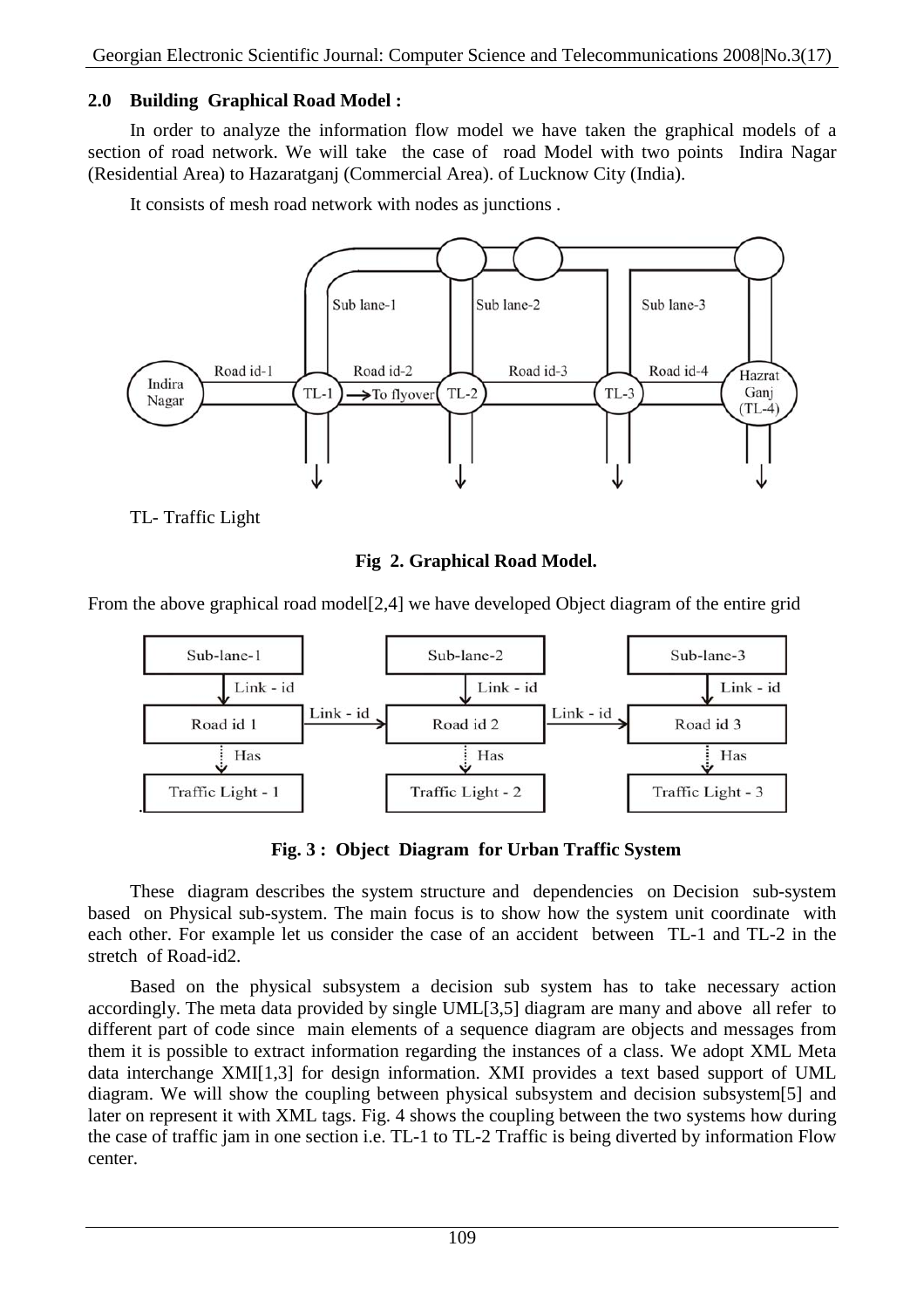

**Fig 4. Association Diagram of Physical and Decision Subsystem**

The flow of information is linked by the help of area based decision center, which receives the necessary information from the detectors. Role of physical subsystem is to accept the information from the decision subsystem and divert the traffic to various sub lanes linked with TL-1 and TL-2. The entire information flow model can be simulated by the help of software modeling as discussed in section 3.

#### **3.0 Software Modeling :**

The main focus of this section is to develop and simulate the UML model and store it into XML format. We have used the concept of Meta Data derived from UML diagrams and have used VB.Net [6] as a simulation language.



**Fig. 5 : Sample Class Diagram**

To start with the development of the form we can create a classs road having the following buttons :

- 1. Txt RoadName
- 2. Txt RoadId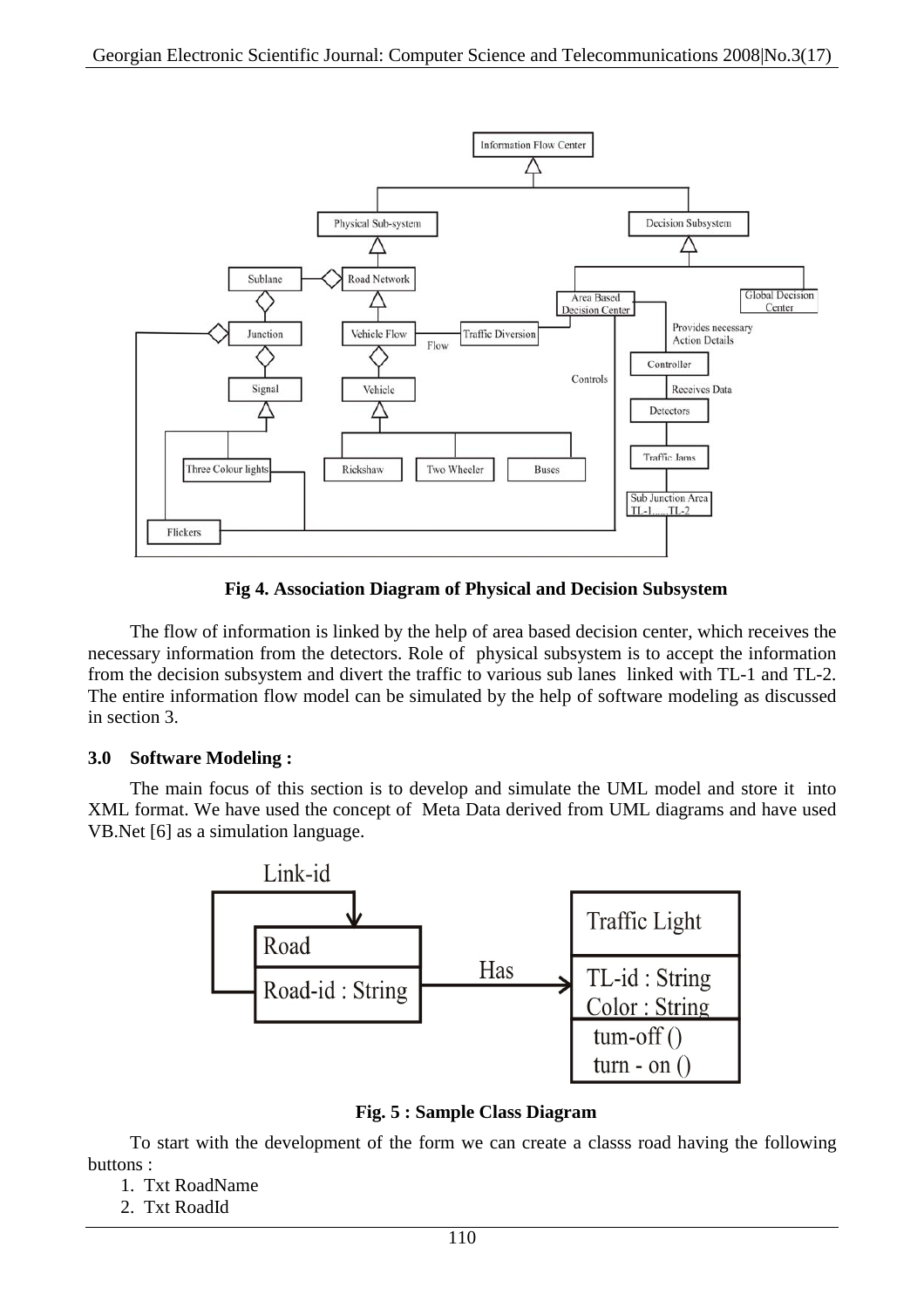3. Txt TotalConnecting Lane

- 4. Txt Traffic Light\_number
- 5. Txt Traffic Light\_timings

We will create a button named between save.

```
Public Class Road
```
 Inherits SerializableData ' members... Public RoadName As String Public RoadId As String Public TotalConnecting Line As String Public Traffic Light\_number As String Public Traffic Light\_timmings As String

#### End Class

Now to have the data to be saved as an XML file we must have serializable Data Class For that we have to create two classes :

Road and RoadCollection. Road will be used for storing a single instance of a Road – id in the RoadCollection. Road Collection will store the entire listing of the Road Name.

The RoadCollection should look like.

```
<VisualStudioProject>
     <VisualBasic
         ProjectType = "Local"
         ProductVersion = "7.10.3077"
         SchemaVersion = "2.0"
         ProjectGuid = "{F6804154-049D-4FEA-8ACD-FA313C7E6F24}"
    \ddot{\phantom{1}} <Build>
              <Settings
                  ApplicationIcon = ""
                  AssemblyKeyContainerName = ""
                  AssemblyName = "RoadCollection"
                  AssemblyOriginatorKeyFile = ""
                  AssemblyOriginatorKeyMode = "None"
                  DefaultClientScript = "JScript"
                  DefaultHTMLPageLayout = "Grid"
                  DefaultTargetSchema = "IE50"
              DelaySign = "false"
                  OutputType = "WinExe"
                  OptionCompare = "Binary"
```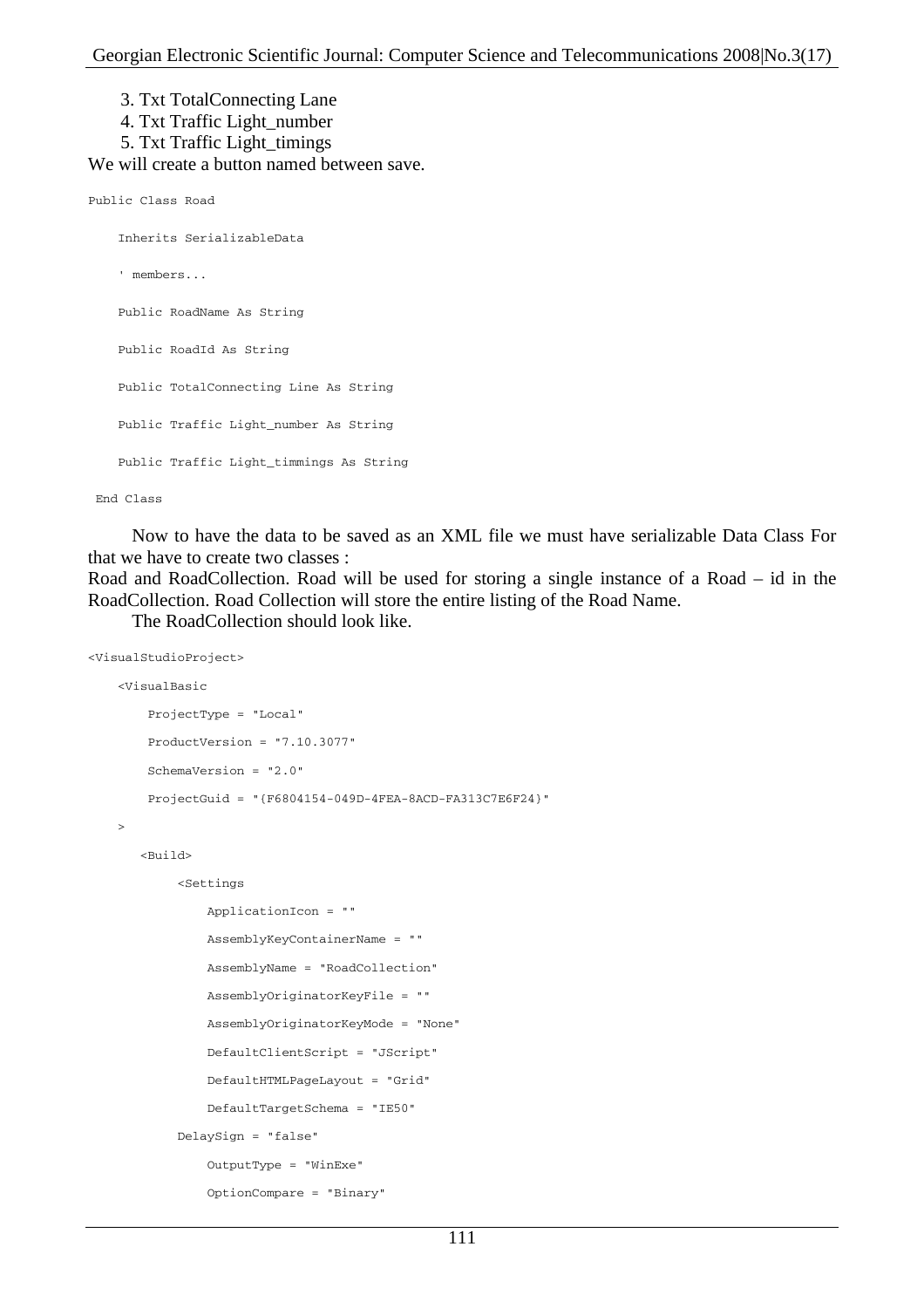```
 OptionExplicit = "On"
                 OptionStrict = "Off"
                 RootNamespace = "RoadCollection"
                 StartupObject = "RoadCollection.Form1"
 >
                 <Reference
                     Name = "System.Windows.Forms"
                     AssemblyName = "System.Windows.Forms"
                / <Reference
                     Name = "System.XML"
                      AssemblyName = "System.Xml"
                 />
             </References>
             </Imports>
         </Build>
         <Files>
             <Include>
                 <File
                     RelPath = "Road.vb"
                     SubType = "Code"
                     BuildAction = "Compile"
                /<sub>Fi1e</sub></sub>
                     RelPath = "RoadCollection.vb"
                     SubType = "Code"
                      BuildAction = "Compile"
                / <File
                     RelPath = "AssemblyInfo.vb"
                      SubType = "Code"
                      BuildAction = "Compile"
                / <File
                     RelPath = "Form1.vb"
                     SubType = "Form"
                     BuildAction = "Compile"
                 />
                 <File
                      RelPath = "Form1.resx"
```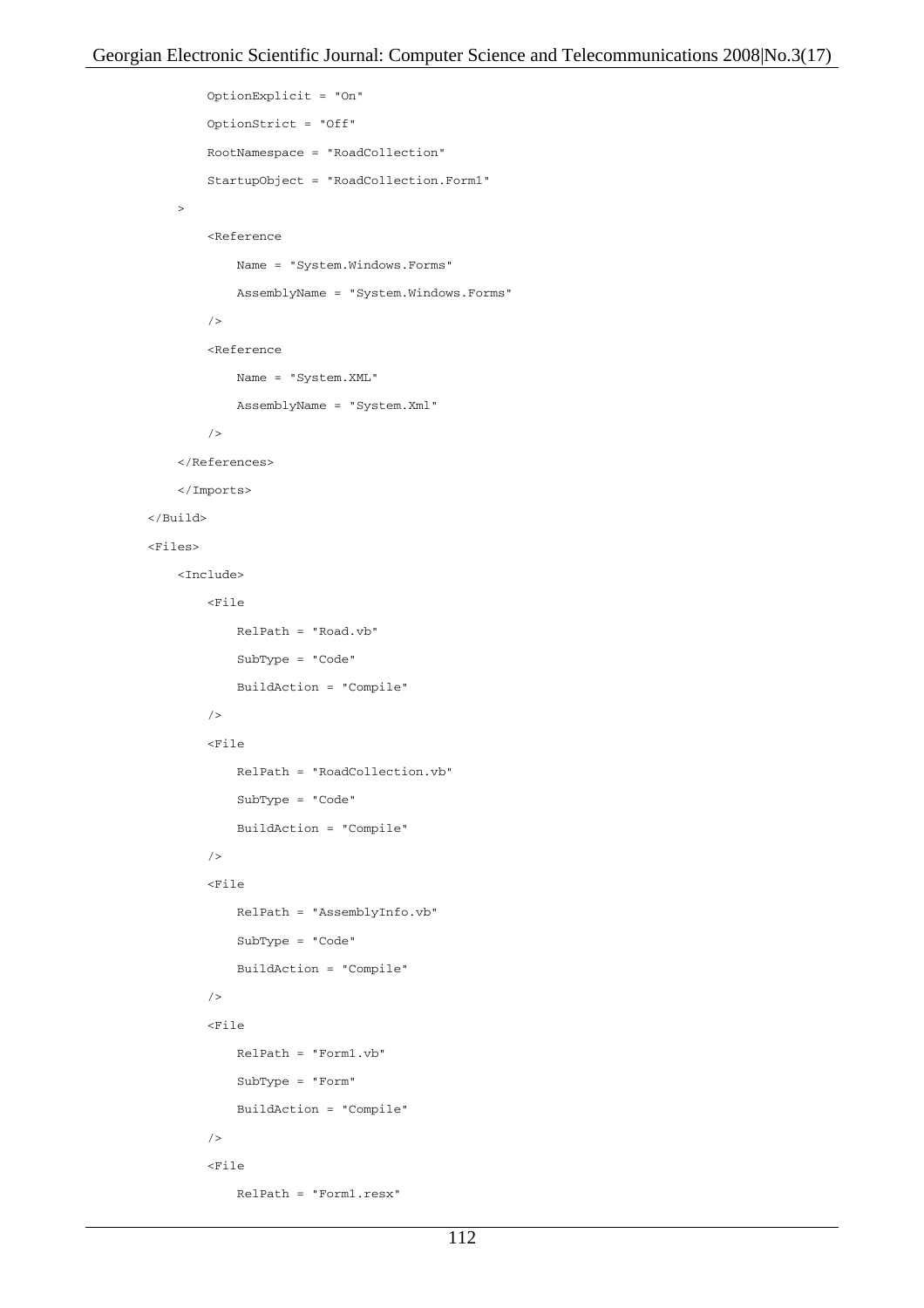```
 DependentUpon = "Form1.vb"
                   BuildAction = "EmbeddedResource"
 />
               <File
                   RelPath = "SerializableData.vb"
                   SubType = "Code"
                   BuildAction = "Compile"
 />
           </Include>
        </Files>
    </VisualBasic>
```

```
</VisualStudioProject>
```
Both these classes will be inherited from another class called serializable inter. This base class will contain the logic needed to save the name to disk and loading them back again. In XML parlance, the saving process is know as serialization and the loading process is know as serialization and the loading process is known as serialization and the loading process is known as deserialization.

#### **4.0 Building Serializable Data :**

Starting with construction of a new class called as serializable Data, the coding of the class will look like :

```
Imports System.IO
Imports System.Xml.Serialization
Public Class SerializableData
     ' Save - serialize the object to disk...
     Public Function Save(ByVal filename As String)
         ' make a temporary filename...
    Dim tempFilename As String
         tempFilename = filename & ".tmp"
         ' does the file exist?
         Dim tempFileInfo As New FileInfo(tempFilename)
         If tempFileInfo.Exists = True Then tempFileInfo.Delete()
         ' open the file...
         Dim stream As New FileStream(tempFilename, FileMode.Create)
         ' save the object...
         Save(stream)
         ' close the file...
         stream.Close()
         ' remove the existing data file and
         ' rename the temp file...
         tempFileInfo.CopyTo(filename, True)
         tempFileInfo.Delete()
```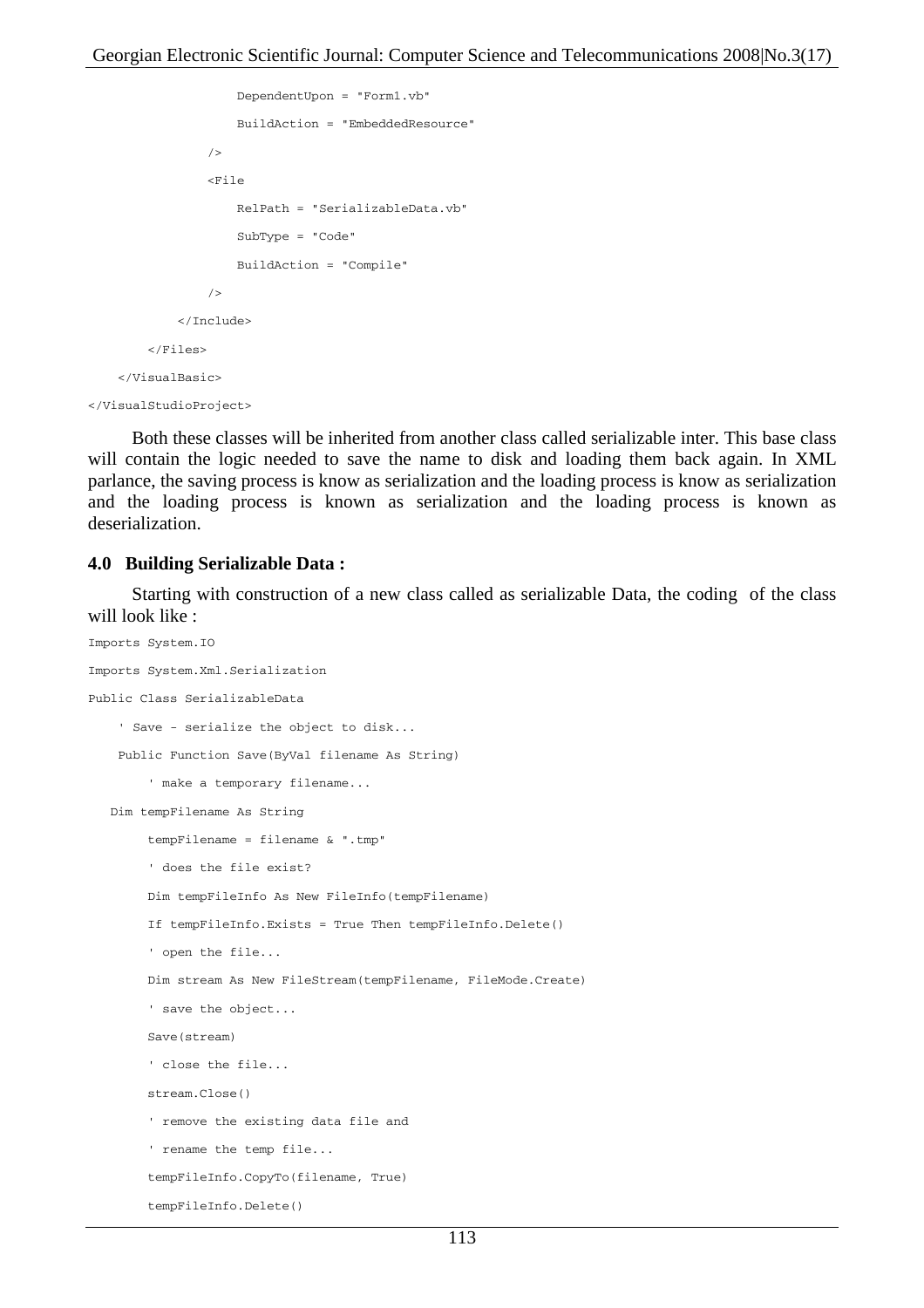```
 End Function
   ' Save - actually perform the serialization...
  Public Function Save(ByVal stream As Stream)
       ' create a serializer...
       Dim serializer As New XmlSerializer(Me.GetType)
       ' save the file...
       serializer.Serialize(stream, Me)
  End Function
   ' Load - deserialize from disk...
Public Shared Function Load(ByVal filename As String, _
                    ByVal newType As Type) As Object
       ' does the file exist?
       Dim fileInfo As New FileInfo(filename)
       If fileInfo.Exists = False Then
           ' create a blank version of the object and return that...
           Return System.Activator.CreateInstance(newType)
       End If
       ' open the file...
       Dim stream As New FileStream(filename, FileMode.Open)
       ' load the object from the stream...
       Dim newObject As Object = Load(stream, newType)
       ' close the stream...
       stream.Close()
       ' return the object...
       Return newObject
 End Function
 Public Shared Function Load(ByVal stream As Stream, _
                    ByVal newType As Type) As Object
       ' create a serializer and load the object....
       Dim serializer As New XmlSerializer(newType)
       Dim newObject As Object = serializer.Deserialize(stream)
       ' return the new object...
      Return newobject
  End Function
```

```
End Class
```
The main purpose of taking XML as the main annotation format is to convert entire UML diagrams into XML file format. It provides best means of storing application data and makes the task of data transportation and exchange earlier.